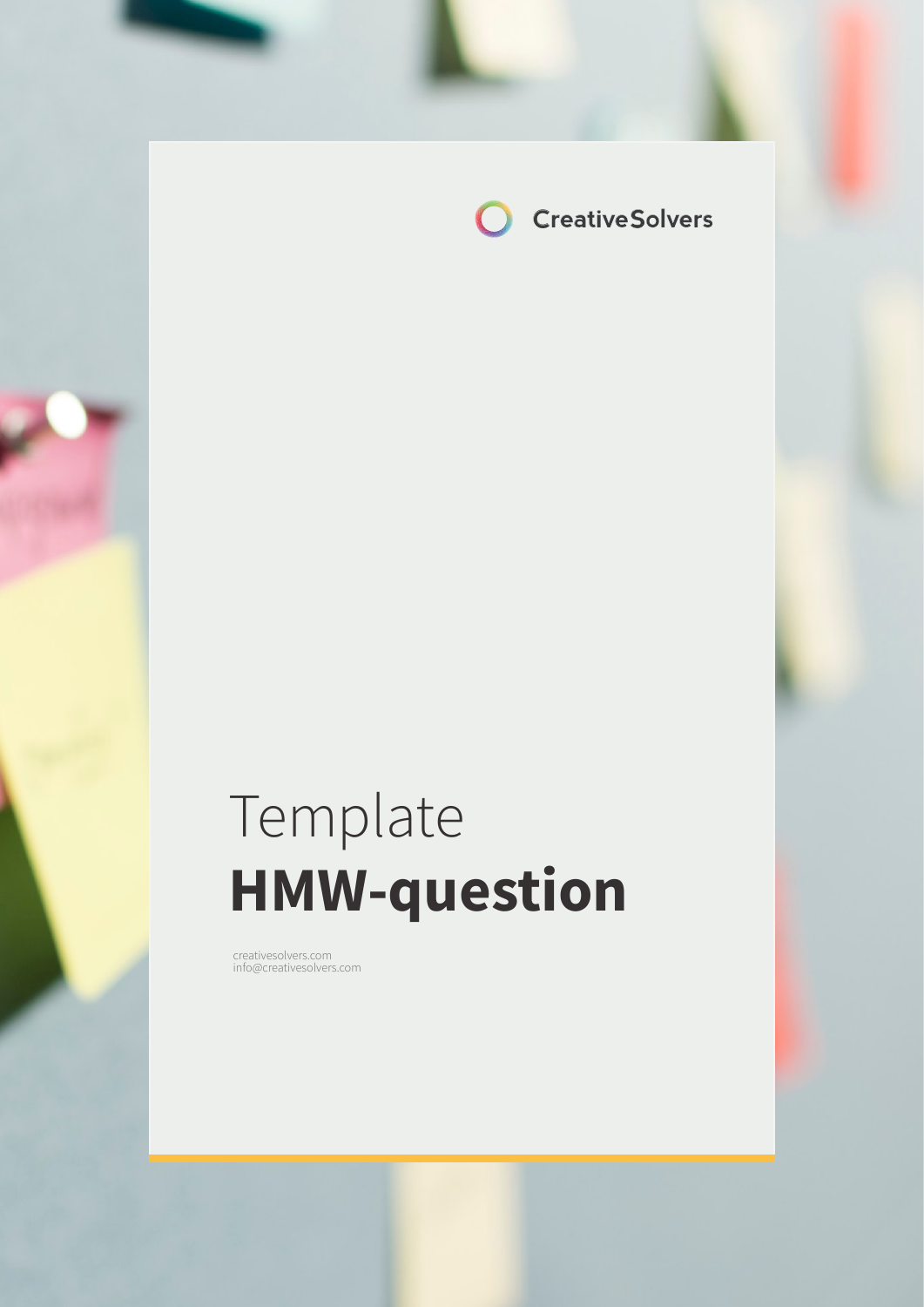## **Problem formulation** for innovation or brainstorming



### **HMW-QUESTION INTRODUCTION**

A good starting question is crucial in order to arrive at useful ideas, solutions and results. The basis of an innovation session or brainstorming session is therefore the right starting question, the HMW question or the How-Might-We question (NL = HKW, How Can We). A problem analysis is essential to arrive at the correct question. A problem analysis helps to better understand the problem and provides insight into whether it is worth the time and energy. To find out, the who, what, where, when and how questions about the problem can provide guidance.

The HMW question is the translation of the problem into one starting question. This question is the core and continuous guideline of the innovation session or brainstorming session. Information from the problem analysis is used to formulate a good starting question. It is not about the problem, but rather about finding a solution, idea or result. The ideal HMW question is formulated in such a way that it is broad enough to generate divergent ideas / solutions / results and at the same time narrow enough to give direction to the problem and future ideas / solutions / results. A good HMW question is concrete, clear, challenging, short and gives positive energy. It is important to focus on one problem per question. A specific question leads to concrete ideas / solutions / results. Keep the HMW question simple and understandable, so don't use jargon. Keep the question short, do not use commas and clauses. In addition, the HMW question must encourage action, by using positive words. Finally, it is good to know that the question does not suggest one specific solution but encourages innovative thinking.

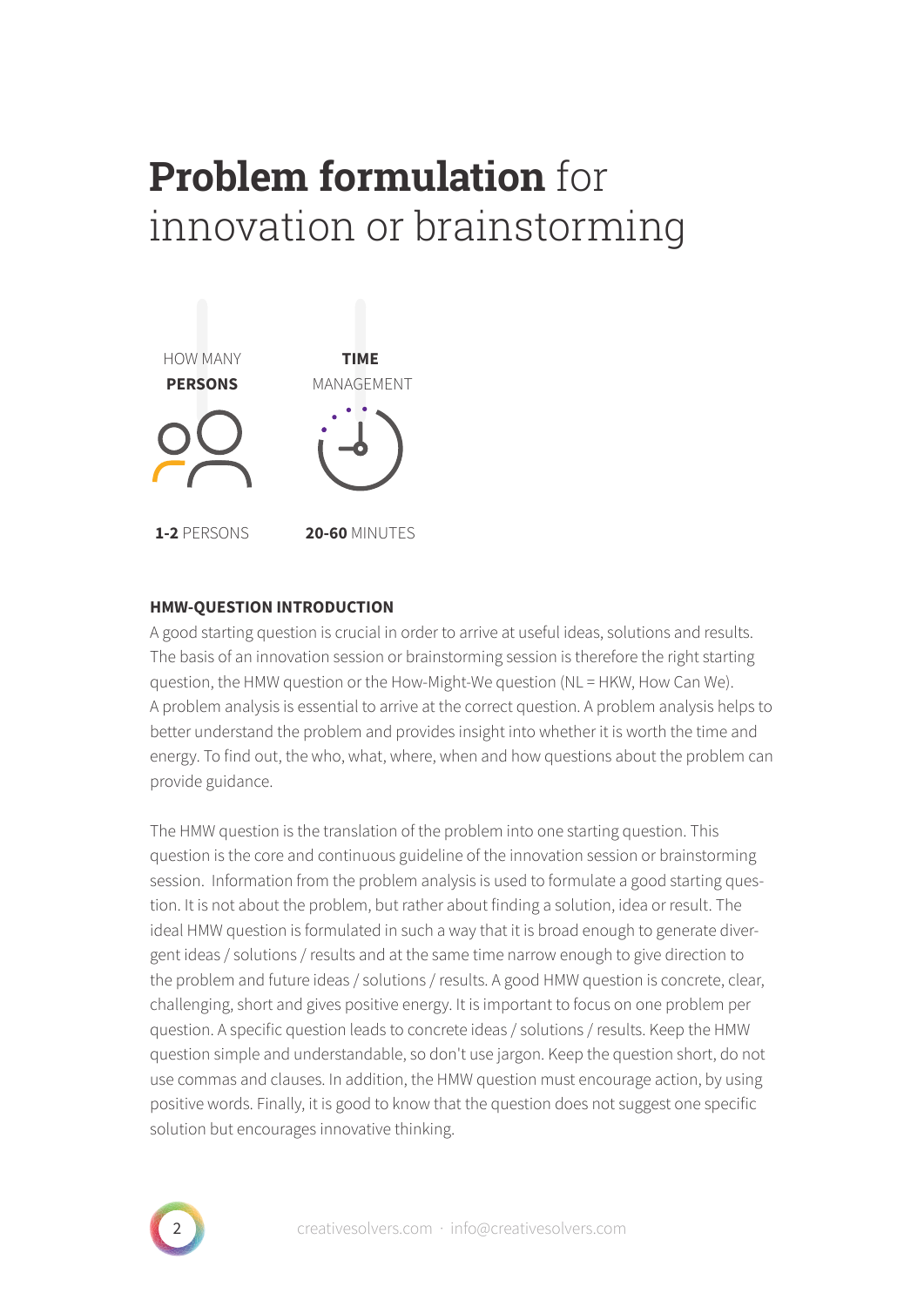## **Executing** the Method

#### Formulating the problem  $\Box$

Describe one specific problem based on the problem analysis. Use the who, what, where, when and how questions to explain the problem. Then summarize one problem in 50 to 100 words.

### **Sidenotes**

 $\cap$ 

 $\bigcap$ 

Write down the main result of what is attempted to be achieved. Also write down any possible restrictions and important information to be aware of. Such as a specific target group, scope, technology, time, costs and location.

#### $\bigcap$ Convert problem

To formulate an HMW question, the problem described in step 1 must be converted into a question. To formulate a clear HMW question, the question must contain a subject and a verb. Begin the question with "How might we ..." and post the problem questioningly.

## Check

Check whether the question meets the conditions of a good HMW question. The question must be concrete, clear, challenging and short and it must generate positive energy. Write the HMW question on a flip chart or a large sheet of paper (minimum A3 format). Hang the HMW question visibly on the wall, so that all participants can always see the question during the innovation or brainstorming session.

## HMW question

Write the HMW question on a flip chart or a large sheet of paper (minimum A3 format). Hang the HMW question visibly on the wall, so that all participants can always see the question during the innovation or brainstorming session.

Tick off the steps